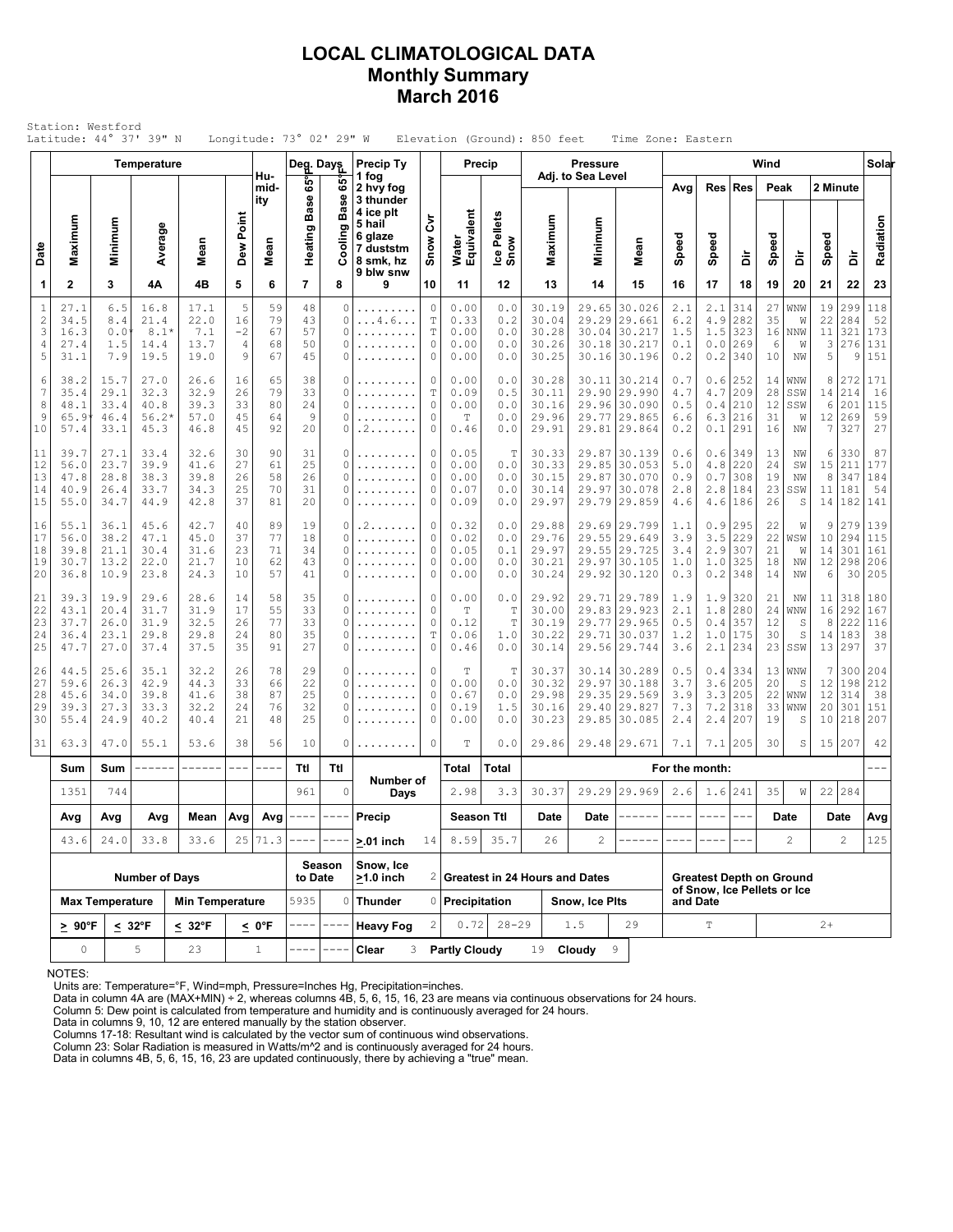## **OBSERVATIONS AT 3-HOUR INTERVALS March 2016: Westford**

|                                                                        |                                                    |                                                                                              |                                                              |                                                                 |                                                          |                                                                    |                                               | Wind                                                        |                                                                          |                                                                          |                                                                                             |                                                              |                                              |                                                        |                                                           |                                                          | Wind                                                                                       |                                                |                                             |                                                                                                |                                                              |                                              |                                                                                    |                                                                 |                                              | Wind                                                                                               |                                                                                                                                 |
|------------------------------------------------------------------------|----------------------------------------------------|----------------------------------------------------------------------------------------------|--------------------------------------------------------------|-----------------------------------------------------------------|----------------------------------------------------------|--------------------------------------------------------------------|-----------------------------------------------|-------------------------------------------------------------|--------------------------------------------------------------------------|--------------------------------------------------------------------------|---------------------------------------------------------------------------------------------|--------------------------------------------------------------|----------------------------------------------|--------------------------------------------------------|-----------------------------------------------------------|----------------------------------------------------------|--------------------------------------------------------------------------------------------|------------------------------------------------|---------------------------------------------|------------------------------------------------------------------------------------------------|--------------------------------------------------------------|----------------------------------------------|------------------------------------------------------------------------------------|-----------------------------------------------------------------|----------------------------------------------|----------------------------------------------------------------------------------------------------|---------------------------------------------------------------------------------------------------------------------------------|
| Hour<br>H                                                              | Sunshine                                           | Pressure                                                                                     | Rainfall<br>rate                                             | Temperature                                                     | Dew Point                                                | Humidity                                                           | Direction                                     | Speed                                                       | Gust                                                                     | Sunshine                                                                 | Pressure                                                                                    | Rainfall<br>rate                                             | Temperature                                  | Dew Point                                              | Humidity                                                  | Direction                                                | Speed                                                                                      | Gust                                           | Sunshine                                    | Pressure                                                                                       | Rainfall<br>rate                                             | Temperature                                  | Dew Point                                                                          | Humidity                                                        | Direction                                    | Speed                                                                                              | Gust                                                                                                                            |
| MAR 01                                                                 |                                                    |                                                                                              |                                                              |                                                                 |                                                          |                                                                    |                                               |                                                             |                                                                          | MAR 02                                                                   |                                                                                             |                                                              |                                              |                                                        |                                                           |                                                          |                                                                                            |                                                | MAR 03                                      |                                                                                                |                                                              |                                              |                                                                                    |                                                                 |                                              |                                                                                                    |                                                                                                                                 |
| 01<br>04<br>07<br>10<br>13<br>16<br>19<br>22                           | 0<br>0<br>14<br>483<br>158<br>139<br>0<br>0        | 29.91<br>30.06<br>30.16<br>30.19<br>30.14<br>30.06<br>29.97<br>29.80                         | 0.00<br>0.00<br>0.00<br>0.00<br>0.00<br>0.00<br>0.00<br>0.00 | 19<br>10<br>7<br>13<br>19<br>22<br>22<br>23                     | 9<br>$\,1\,$<br>$-2$<br>$\,1\,$<br>5<br>8<br>7<br>13     | 62<br>65<br>68<br>58<br>53<br>53<br>54<br>65                       | 131<br>30<br>31<br>29<br>27<br>04<br>04<br>06 | 10<br>7<br>$1\,$<br>5<br>0<br>0<br>0<br>0                   | 22<br>18<br>6<br>10<br>$\mathbb O$<br>$\mathbb O$<br>0<br>0              | $\circ$<br>7<br>39<br>218<br>53<br>$\circ$<br>0                          | 0, 29.60<br>29.34<br>29.38<br>29.52<br>29.66<br>29.79<br>29.93<br>30.01                     | 0.00<br>0.00<br>0.00<br>0.00<br>0.00<br>0.00<br>0.00<br>0.00 | 28<br>34<br>33<br>24<br>19<br>16<br>15<br>10 | 23<br>31<br>32<br>18<br>11<br>8<br>$\overline{7}$<br>4 | $81_122$<br>88<br>96<br>78<br>70<br>70<br>71<br>76        | 21<br>26<br>29<br>27<br>31<br>30<br>33                   | $\begin{array}{c} 3 \\ 6 \end{array}$<br>$\boldsymbol{7}$<br>$\circ$<br>10<br>11<br>8<br>0 | 8<br>20<br>13<br>16<br>23<br>20<br>19<br>12    | 0<br>0<br>14<br>517<br>624<br>258<br>0<br>0 | 30.06<br>30.13<br>30.23<br>30.27<br>30.25<br>30.23<br>30.25<br>30.27                           | 0.00<br>0.00<br>0.00<br>0.00<br>0.00<br>0.00<br>0.00<br>0.00 | 8<br>4<br>0<br>6<br>11<br>16<br>9<br>5       | $\overline{\mathbf{c}}$<br>$-3$<br>$-7$<br>$-5$<br>$-3$<br>$\circ$<br>$-0$<br>$-0$ | 76<br>74<br>72<br>59<br>51<br>49<br>67<br>80                    | 33<br>33<br>34<br>30<br>30<br>01<br>36<br>01 | 0<br>$\overline{7}$<br>$\sqrt{4}$<br>4<br>$\mathbf 1$<br>0<br>0<br>0                               | $\begin{smallmatrix}0\\15\end{smallmatrix}$<br>$\begin{array}{c}\n11 \\ 9 \\ 8 \\ 2\n\end{array}$<br>$\mathbb O$<br>$\mathbb O$ |
|                                                                        |                                                    |                                                                                              |                                                              | MAR 04                                                          |                                                          |                                                                    |                                               |                                                             |                                                                          |                                                                          |                                                                                             |                                                              | MAR 05                                       |                                                        |                                                           |                                                          |                                                                                            |                                                |                                             |                                                                                                |                                                              | MAR 06                                       |                                                                                    |                                                                 |                                              |                                                                                                    |                                                                                                                                 |
| 01<br>04<br>07<br>$10$<br>13<br>16<br>19<br>22                         | 0<br>0<br>21<br>541<br>360<br>264<br>0<br>0        | 30.26<br>30.22<br>30.25<br>30.25<br>30.21<br>30.18<br>30.21<br>30.19                         | 0.00<br>0.00<br>0.00<br>0.00<br>0.00<br>0.00<br>0.00<br>0.00 | 2<br>$\mathbf{2}$<br>$\mathbf{2}$<br>19<br>23<br>27<br>19<br>13 | -1<br>$-1$<br>$-1$<br>$\overline{7}$<br>9<br>8<br>8<br>6 | 87<br>87<br>86<br>58<br>54<br>44<br>61<br>72                       | 01<br>01<br>06<br>28<br>22<br>02<br>01<br>01  | 0<br>0<br>0<br>0<br>0<br>0<br>0<br>0                        | 0<br>$\mathsf{O}\xspace$<br>0<br>$\mathsf{O}\xspace$<br>6<br>4<br>0<br>0 | 0 <sub>1</sub><br>$\mathbf 0$<br>14<br>536<br>557<br>146<br>$\circ$<br>0 | 30.20<br>30.20<br>30.22<br>30.24<br>30.19<br>30.16<br>30.18<br>30.20                        | 0.00<br>0.00<br>0.00<br>0.00<br>0.00<br>0.00<br>0.00<br>0.00 | 9<br>10<br>8<br>23<br>29<br>28<br>22<br>21   | 5<br>$\sqrt{4}$<br>4<br>9<br>11<br>14<br>13<br>13      | 82<br>79<br>83<br>54<br>47<br>55<br>67<br>72              | 02<br>02<br>02<br>32<br>34<br>29<br>30<br>30             | 0<br>0<br>0<br>0<br>1<br>0<br>0<br>0                                                       | 0<br>$\mathbb O$<br>0<br>7<br>7<br>5<br>0<br>0 | 0<br>0<br>18<br>519<br>234<br>278<br>0<br>0 | 30.20<br>30.22<br>30.26<br>30.27<br>30.24<br>30.20<br>30.19<br>30.15                           | 0.00<br>0.00<br>0.00<br>0.00<br>0.00<br>0.00<br>0.00<br>0.00 | 20<br>17<br>16<br>30<br>34<br>37<br>27<br>28 | 12<br>13<br>12<br>18<br>17<br>17<br>17<br>16                                       | 72<br>84<br>85<br>61<br>49<br>43<br>64<br>61                    | 30<br>30<br>28<br>22<br>25<br>24<br>26<br>22 | 0<br>$\mathbb O$<br>$\mathbb O$<br>$1\,$<br>0<br>$\overline{\mathbf{c}}$<br>0<br>0                 | 000756<br>$\mathbb O$<br>$\mathbb O$                                                                                            |
|                                                                        |                                                    |                                                                                              |                                                              | MAR 07                                                          |                                                          |                                                                    |                                               |                                                             |                                                                          |                                                                          |                                                                                             |                                                              | MAR 08                                       |                                                        |                                                           |                                                          |                                                                                            |                                                |                                             |                                                                                                |                                                              | MAR 09                                       |                                                                                    |                                                                 |                                              |                                                                                                    |                                                                                                                                 |
| 01<br>04<br>07<br>10<br>13<br>16<br>19<br>22                           | 0<br>0<br>7<br>33<br>40<br>40<br>0<br>0            | 130.09<br>30.02<br>29.98<br>29.92<br>29.90<br>29.94<br>30.02<br>30.05                        | 0.00<br>0.00<br>0.00<br>0.00<br>0.00<br>0.00<br>0.00<br>0.00 | 30<br>33<br>33<br>30<br>31<br>34<br>35<br>35                    | 18<br>17<br>21<br>28<br>30<br>31<br>33<br>32             | 59<br>52<br>60<br>91<br>95<br>91<br>93<br>91                       | 19<br>22<br>20<br>21<br>19<br>21<br>21<br>21  | 3<br>$\overline{7}$<br>$\epsilon$<br>10<br>7<br>4<br>0<br>0 | 10<br>20<br>16<br>23<br>13<br>8<br>$\mathbb O$<br>0                      | 0<br>$\circ$<br>19<br>98<br>434<br>84<br>0<br>0                          | 130.07<br>30.10<br>30.14<br>30.16<br>30.11<br>30.08<br>30.08<br>30.00                       | 0.00<br>0.00<br>0.00<br>0.00<br>0.00<br>0.00<br>0.00<br>0.00 | 36<br>34<br>34<br>39<br>46<br>46<br>37<br>42 | 33<br>32<br>32<br>33<br>35<br>35<br>33<br>35           | 89<br>92<br>92<br>81<br>66<br>64<br>85<br>75              | 21<br>21<br>21<br>21<br>01<br>28<br>31<br>20             | 0<br>0<br>0<br>0<br>0<br>$\mathbf{2}$<br>0<br>3                                            | 0<br>0<br>0<br>0<br>0<br>5<br>0<br>8           | 0<br>0<br>9<br>86<br>135<br>44<br>0<br>0    | 29.92<br>29.92<br>29.91<br>29.91<br>29.86<br>29.79<br>29.78<br>29.84                           | 0.00<br>0.00<br>0.00<br>0.00<br>0.00<br>0.00<br>0.00<br>0.00 | 49<br>51<br>50<br>56<br>60<br>63<br>65<br>60 | 39<br>40<br>40<br>43<br>46<br>48<br>46<br>52                                       | 69<br>65<br>68<br>62<br>58<br>58<br>51<br>75                    | 19<br>19<br>21<br>20<br>19<br>22<br>21<br>26 | 7<br>10<br>9<br>$\overline{7}$<br>$\overline{\mathbf{c}}$<br>$\overline{7}$<br>3<br>$\overline{c}$ | 19<br>$\begin{array}{c} 2\,1 \\ 1\,6 \end{array}$<br>14<br>13<br>$18$<br>11<br>11                                               |
|                                                                        |                                                    |                                                                                              |                                                              | MAR 10                                                          |                                                          |                                                                    |                                               |                                                             |                                                                          |                                                                          |                                                                                             |                                                              | MAR 11                                       |                                                        |                                                           |                                                          |                                                                                            |                                                |                                             |                                                                                                |                                                              | MAR 12                                       |                                                                                    |                                                                 |                                              |                                                                                                    |                                                                                                                                 |
| 01<br>04<br>07<br>10<br>13<br>16<br>19<br>22                           | 0<br>$\mathbf 0$<br>16<br>88<br>63<br>32<br>0<br>0 | 129.86<br>29.88<br>29.90<br>29.90<br>29.85<br>29.81<br>29.85<br>29.86                        | 0.00<br>0.00<br>0.00<br>0.00<br>0.00<br>0.18<br>0.00<br>0.00 | 56<br>52<br>49<br>50<br>51<br>48<br>36<br>34                    | 51<br>49<br>47<br>48<br>49<br>47<br>35<br>33             | 82<br>88<br>92<br>91<br>92<br>97<br>96<br>97                       | 122<br>31<br>31<br>04<br>32<br>18<br>32<br>29 | 0<br>0<br>0<br>0<br>0<br>0<br>0<br>0                        | 7<br>0<br>$\mathsf O$<br>5<br>$\circ$<br>5<br>10<br>5                    | $\circ$<br>14<br>167<br>179<br>294<br>0<br>0                             | 0, 29.88<br>29.93<br>30.06<br>30.14<br>30.18<br>30.23<br>30.29<br>30.33                     | 0.00<br>0.00<br>0.00<br>0.00<br>0.00<br>0.00<br>0.00<br>0.00 | 33<br>31<br>31<br>33<br>33<br>40<br>32<br>30 | 32<br>30<br>30<br>32<br>31<br>31<br>26<br>26           | 97<br>97<br>98<br>98<br>93<br>71<br>80<br>84              | 29<br>0 <sub>0</sub><br>01<br>31<br>35<br>34<br>30<br>30 | 0<br>1<br>0<br>0<br>2<br>0<br>0<br>0                                                       | 0<br>6<br>6<br>5<br>8<br>8<br>0<br>0           | 0<br>0<br>19<br>547<br>635<br>278<br>0<br>0 | 30.32<br>30.28<br>30.21<br>30.11<br>29.96<br>29.86<br>29.86<br>29.87                           | 0.00<br>0.00<br>0.00<br>0.00<br>0.00<br>0.00<br>0.00<br>0.00 | 29<br>27<br>31<br>42<br>51<br>55<br>51<br>48 | 26<br>25<br>26<br>30<br>30<br>31<br>25<br>26                                       | 87<br>93<br>84<br>63<br>45<br>39<br>36<br>43                    | 24<br>19<br>19<br>20<br>21<br>22<br>25<br>24 | 0<br>$\overline{\mathbf{c}}$<br>$\overline{4}$<br>8<br>10<br>8<br>5<br>4                           | $0 \over 7$<br>$1\,0$<br>$\frac{19}{22}$<br>19<br>12<br>12                                                                      |
|                                                                        |                                                    |                                                                                              |                                                              | MAR 13                                                          |                                                          |                                                                    |                                               |                                                             |                                                                          |                                                                          |                                                                                             |                                                              | MAR 14                                       |                                                        |                                                           |                                                          |                                                                                            |                                                |                                             |                                                                                                |                                                              | MAR 15                                       |                                                                                    |                                                                 |                                              |                                                                                                    |                                                                                                                                 |
| 01<br>04<br>07<br>10 <sup>1</sup><br>13 <br>16<br>19<br>22             | 0<br>0<br>408                                      | 0, 29.90<br>29.93<br>30.03<br>30.10<br>$635 \mid 30.12$<br>$292$ 30.10<br>0 30.13<br>0 30.15 | 0.00<br>0.00<br>0.00<br>0.00<br>0.00<br>0.00<br>0.00<br>0.00 | 44<br>42<br>35<br>41<br>45<br>47<br>36<br>32                    | 32<br>34<br>29<br>27<br>23<br>23<br>22<br>22             | 63,24<br>71<br>80<br>42<br>40 00<br>55 03<br>66 05                 | 30<br>04<br>57 36<br>32                       | 3<br>5<br>$\mathbb O$<br>0<br>2<br>$\circ$<br>0<br>0        | 9<br>14<br>0<br>12<br>0<br>$\circ$                                       | $\mathsf{O}\xspace$<br>5<br>176<br>$\circ$                               | 0, 30.14<br>30.12<br>30.10<br>30.10<br>11 105 30.10<br>12   139   30.07<br>0 30.04<br>30.00 | 0.00<br>0.00<br>0.00<br>0.00<br>0.00<br>0.00<br>0.00<br>0.00 | 31<br>27<br>37<br>41<br>35<br>35<br>34<br>36 | 21<br>17<br>16<br>20<br>28<br>31<br>31<br>31           | 68<br>67<br>42<br>44 19<br>76<br>87<br>87<br>81 18        | 05 ر<br>10<br>18<br>16<br>19<br> 18                      | 0<br>0<br>$\mathbf{1}$<br>3<br>4<br>$\boldsymbol{7}$<br>7<br>6                             | 0<br>$\mathbb O$<br>6<br>13<br>16<br>15<br>18  | 0<br>0                                      | 0, 29.96<br>29.90<br>29.89<br>172 29.88<br>10 369 29.83<br>450 29.80<br>0 29.80<br>0 29.82     | 0.00<br>0.00<br>0.00<br>0.00<br>0.00<br>0.00<br>0.00<br>0.00 | 35<br>36<br>39<br>44<br>50<br>55<br>47<br>40 | 32<br>33<br>34<br>37<br>41<br>43<br>40<br>37                                       | 88<br>91<br>84<br>78   19<br>71<br>63 19<br>77 17<br>89 17      | 18<br>17<br>18<br>19                         | 6<br>$\epsilon$<br>5<br>8<br>10<br>$\overline{7}$<br>$\circ$<br>0                                  | 16<br>12<br>14<br>15<br>20<br>14<br>$\mathbb O$<br>0                                                                            |
|                                                                        | MAR 16                                             |                                                                                              |                                                              |                                                                 |                                                          |                                                                    |                                               |                                                             |                                                                          |                                                                          |                                                                                             | MAR 17                                                       |                                              |                                                        |                                                           |                                                          |                                                                                            |                                                |                                             |                                                                                                | MAR 18                                                       |                                              |                                                                                    |                                                                 |                                              |                                                                                                    |                                                                                                                                 |
| 01 <sub>1</sub><br>04<br>07<br>10 <sub>1</sub><br>13<br>16<br>19<br>22 | $\circ$                                            | 0, 29.82<br>0 29.82<br>29.86<br>190 29.87<br>596 29.83<br>338 29.73<br>0 29.76<br>0 29.72    | 0.00<br>0.00<br>0.00<br>0.00<br>0.00<br>0.00<br>0.00<br>0.30 | 39<br>39<br>36<br>41<br>46<br>52<br>44<br>42                    | 37<br>37<br>35<br>39<br>41<br>44<br>40<br>41             | 91, 11<br>93 32<br>96 31<br>93 33<br>82 32<br>74<br>88 23<br>95 09 | 31                                            | 0<br>0<br>0<br>$\mathbf 1$<br>4<br>$\mathbf 1$<br>1<br>0    | 0<br>4<br>0<br>5<br>10<br>8<br>9<br>$\circ$                              | $\circ$<br>$\circ$<br>657                                                | 0, 29.74<br>29.71<br>29.71<br>436 29.69<br>29.60<br>97 29.56<br>0 29.60<br>0 29.61          | 0.00<br>0.00<br>0.00<br>0.00<br>0.00<br>0.00<br>0.00<br>0.00 | 41<br>41<br>40<br>48<br>53<br>52<br>46<br>40 | 40<br>40<br>38<br>44<br>40<br>33<br>32<br>35           | 96, 21<br>97<br>96 20<br>87<br>61<br>48<br>58 29<br>80 25 | 19<br>21<br>22<br>24                                     | 0<br>5<br>4<br>7<br>6<br>4<br>0<br>5                                                       | 0<br>10<br>8<br>13<br>14<br>15<br>10           |                                             | 0, 29.58<br>0 29.55<br>0 29.61<br>431 29.70<br>759 29.74<br>13 148 29.76<br>5 29.86<br>0 29.94 | 0.00<br>0.00<br>0.00<br>0.00<br>0.00<br>0.00<br>0.00<br>0.00 | 39<br>37<br>29<br>28<br>34<br>33<br>29<br>25 | 33<br>34<br>27<br>25<br>23<br>21<br>11<br>13                                       | 78, 25<br>89 26<br>94 02<br>88<br>63 02<br>60<br>48 30<br>60 04 | 35<br>32                                     | 7<br>4<br>$\circ$<br>0<br>1<br>7<br>5<br>0                                                         | 12<br>9<br>$\circ$<br>8<br>$1\,1$<br>$21\,$<br>$15\,$<br>$\mathbb O$                                                            |

# **MAXIMUM SHORT DURATION PRECIPITATION**

| <b>Time Period (minutes)</b> |      | 10   | 15<br>∸ | 20   | 30   | 45   | 60   | 80           | 100  | 120  | 150  | 180  |
|------------------------------|------|------|---------|------|------|------|------|--------------|------|------|------|------|
| Precipitation                | 0.03 | 0.05 | 0.07    | 0.09 | 0.11 | 0.14 | 0.17 | つつ<br>U . 22 | 0.25 | 0.28 | 0.31 | 0.34 |
| <b>Ended: Date</b>           | 10   | 16   | 16      | 16   | 16   | 16   | 25   | 25           | 10   | 10   | 10   | 10   |
| <b>Ended: Time</b>           | 1548 | 2237 | 2234    | 2237 | 2240 | 2240 | 0529 | 0540         | 1606 | 1615 | 1614 | 1633 |

The precipitation amounts may occur at any time during the month. The time indicated is the ending time of the interval. Date and time are not entered for trace amounts.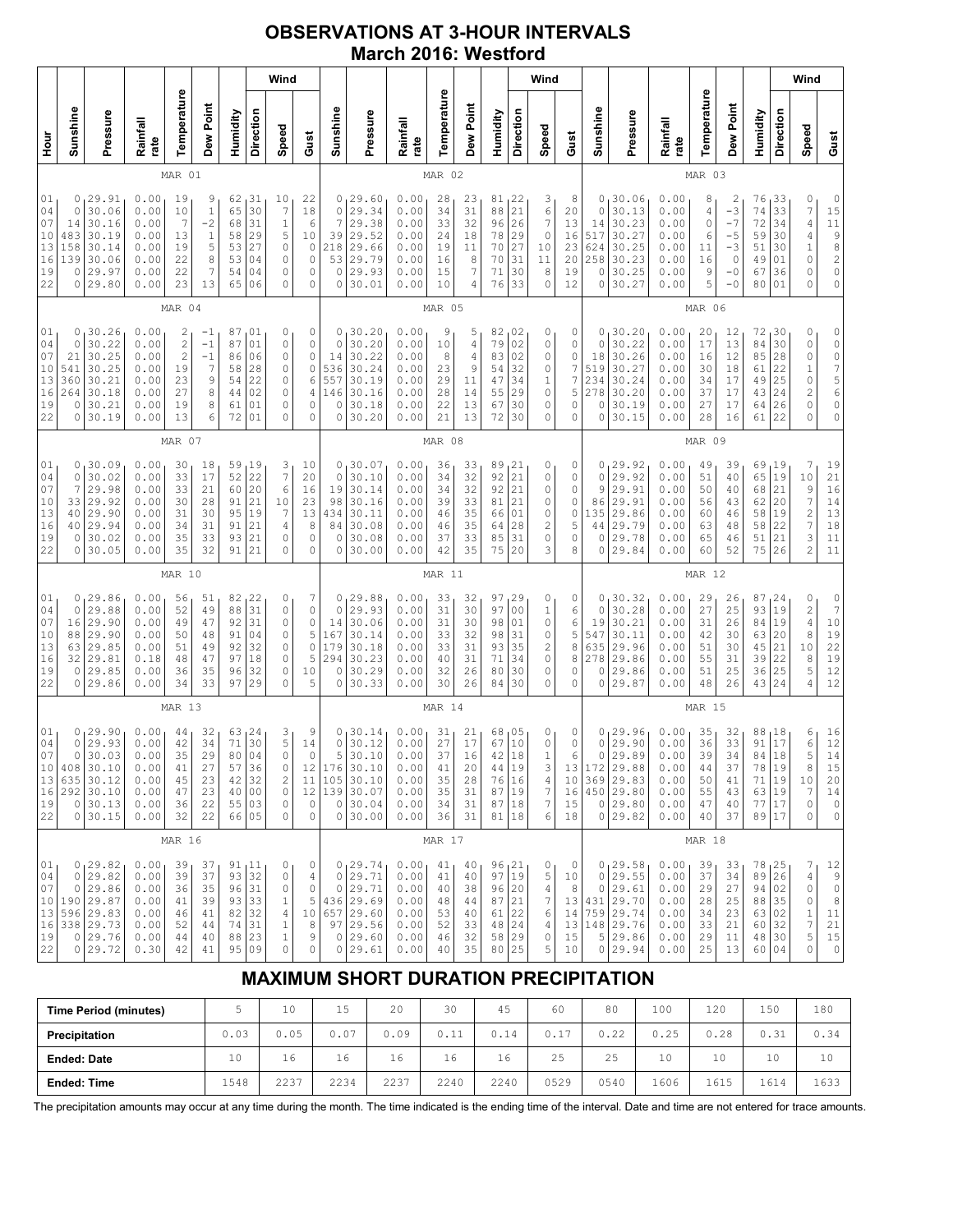## **OBSERVATIONS AT 3-HOUR INTERVALS March 2016: Westford**

NOTES:<br>Units are: Temperature=°F, Wind=mph, Pressure=Inches Hg, Precipitation=inches.<br>Units are: Temperature=°F, Wind=mph, Pressure=Inches Hg, Precipitation=inches.<br>from true north: i.e., 09 for East, 18 for South, 27 for

# **WEATHER NOTES SUMMARY BY HOUR**

|    |                                              |                                                   |                                                                              | Averages                                     |                                              |                                              |                                                      | <b>Resultant</b><br>Wind                     |                                                          |  |  |  |  |
|----|----------------------------------------------|---------------------------------------------------|------------------------------------------------------------------------------|----------------------------------------------|----------------------------------------------|----------------------------------------------|------------------------------------------------------|----------------------------------------------|----------------------------------------------------------|--|--|--|--|
| n. | Hour                                         | Sunshine                                          | Pressure                                                                     | Temperature                                  | Dew Point                                    | Humidity                                     | Wind Speed                                           | Direction                                    | Speed                                                    |  |  |  |  |
|    | 01<br>04<br>07<br>10<br>13<br>16<br>19<br>22 | 0<br>0<br>9<br>298<br>431<br>270<br>4<br>$\Omega$ | 29.970<br>29.958<br>29.982<br>29.999<br>29.972<br>29.945<br>29.958<br>29.964 | 30<br>29<br>28<br>33<br>38<br>40<br>36<br>33 | 23<br>23<br>23<br>25<br>26<br>26<br>24<br>25 | 76<br>80<br>82<br>73<br>65<br>58<br>65<br>72 | 2.2<br>2.6<br>2.4<br>3.5<br>3.4<br>3.6<br>1.5<br>1.6 | 23<br>24<br>23<br>22<br>24<br>25<br>26<br>22 | 1.4<br>1.4<br>1.4<br>2.1<br>2.1<br>2.2<br>.8<br>0<br>1.3 |  |  |  |  |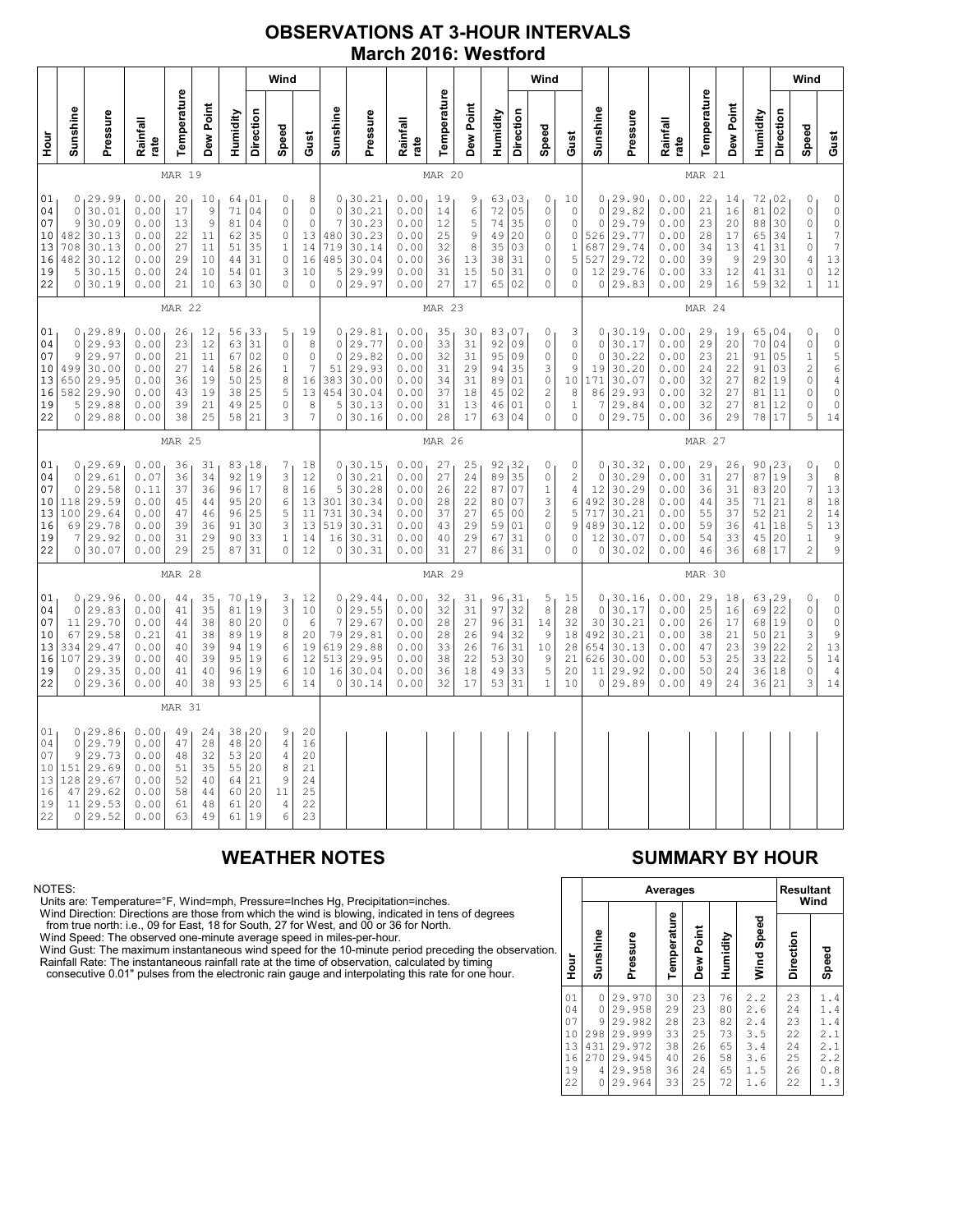### **HOURLY PRECIPITATION (Water Equivalent) March 2016: Westford**

| Date                                    |         | A.M. Hour Ending at       |      |      |             |                                                                                                                                                        |      |      |    |          |      |                  |                      |                                    | P.M. Hour Ending at |    |                                      |    |      |    |                      |                            |      |                                                              |                            |  |  |  |
|-----------------------------------------|---------|---------------------------|------|------|-------------|--------------------------------------------------------------------------------------------------------------------------------------------------------|------|------|----|----------|------|------------------|----------------------|------------------------------------|---------------------|----|--------------------------------------|----|------|----|----------------------|----------------------------|------|--------------------------------------------------------------|----------------------------|--|--|--|
|                                         | 01      | 02                        | 03   | 04   | 05          | 06                                                                                                                                                     | 07   | 08   | 09 | 10       | 11   | 12               | 01                   | 02                                 | 03                  | 04 | 05                                   | 06 | 07   | 08 | 09                   | 10                         | 11   | 12                                                           | Date                       |  |  |  |
| $01\,$<br>02<br>03<br>04<br>05          |         |                           |      |      |             |                                                                                                                                                        |      |      |    |          |      |                  |                      |                                    |                     |    |                                      |    |      |    |                      |                            |      |                                                              | 01<br>02<br>03<br>04<br>05 |  |  |  |
| 06<br>07<br>08<br>09<br>10              |         |                           |      |      |             |                                                                                                                                                        |      |      |    |          |      |                  |                      |                                    |                     |    | $0.02$ 0.10 0.16 0.08 0.06 0.02 0.01 |    |      |    |                      |                            | 0.01 |                                                              | 06<br>07<br>08<br>09<br>10 |  |  |  |
| $11\,$<br>12<br>13<br>14                |         | 0.02<br>15 0.01 0.02 0.05 |      |      |             |                                                                                                                                                        | 0.01 | 0.02 |    |          | 0.01 |                  |                      | $0.01$ 0.02 0.02 0.01              |                     |    |                                      |    | 0.01 |    |                      |                            |      |                                                              | 11<br>12<br>13<br>14<br>15 |  |  |  |
| 16<br>18<br>19<br>20                    | 17 0.01 |                           |      | 0.01 |             | 0.01                                                                                                                                                   |      |      |    | 0.010.02 |      |                  |                      |                                    |                     |    |                                      |    |      |    |                      | 0.090.080.130.0216<br>0.01 |      |                                                              | 17<br>18<br>19<br>20       |  |  |  |
| 21<br>22<br>23<br>24                    | 25 0.02 |                           |      |      | $0.01$ 0.01 | 0.010.040.130.140.060.010.01                                                                                                                           |      |      |    |          |      |                  | 0.040.050.01<br>0.04 |                                    |                     |    | $0.01$ 0.01 0.02 0.01                |    |      |    |                      |                            | 0.01 |                                                              | 21<br>22<br>23<br>24<br>25 |  |  |  |
| 26<br>$\overline{27}$<br>28<br>29<br>30 | 0.01    |                           | 0.03 |      |             | 0.01                                                                                                                                                   |      |      |    |          |      | 0.060.110.110.06 |                      | $0.01$ $0.07$ $0.03$ $0.01$ $0.02$ | 0.02                |    |                                      |    |      |    | 0.070.030.070.040.01 |                            |      | $\begin{array}{ c c }\n0.09 & 27 \\ \hline\n28\n\end{array}$ | 26<br>29<br>30             |  |  |  |
| 31                                      |         |                           |      |      |             |                                                                                                                                                        |      |      |    |          |      |                  |                      |                                    |                     |    |                                      |    |      |    |                      |                            |      |                                                              | 31                         |  |  |  |
|                                         |         |                           |      |      |             | $\mathsf{Sum}$ 0.05 0.04 0.09 0.06 0.14 0.16 0.07 0.03 0.01 0.07 0.14 0.15 0.17 0.12 0.17 0.19 0.11 0.15 0.07 0.08 0.13 0.10 0.15 0.11  $\mathsf{Sum}$ |      |      |    |          |      |                  |                      |                                    |                     |    |                                      |    |      |    |                      |                            |      |                                                              |                            |  |  |  |

During a frozen precipitation event, hourly precipitation totals may not be recorded. In this case, daily amounts are typically entered in the last column (hour ending at 12 A.M.)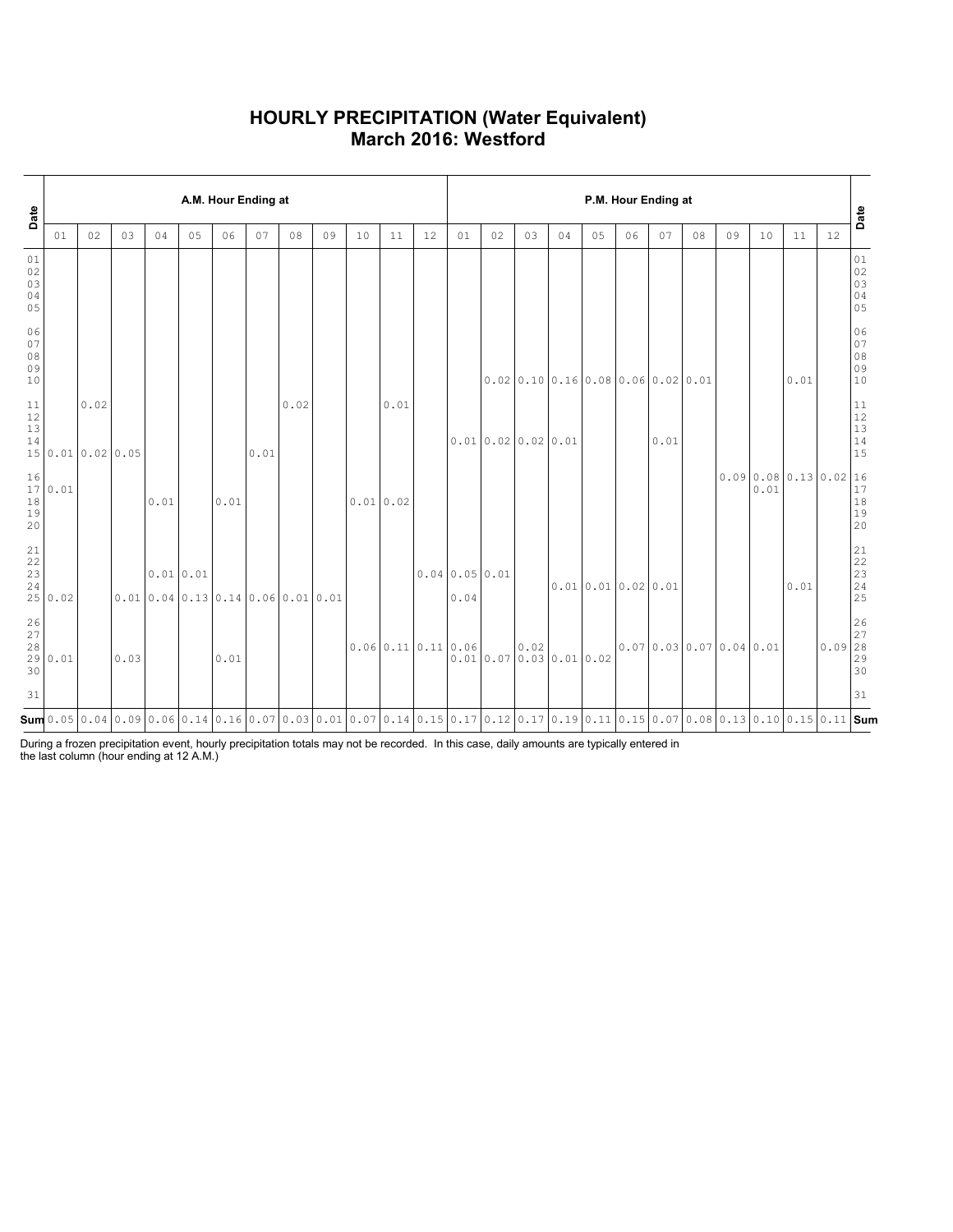### **HOUR-BY-HOUR DATA March 2016: Westford**